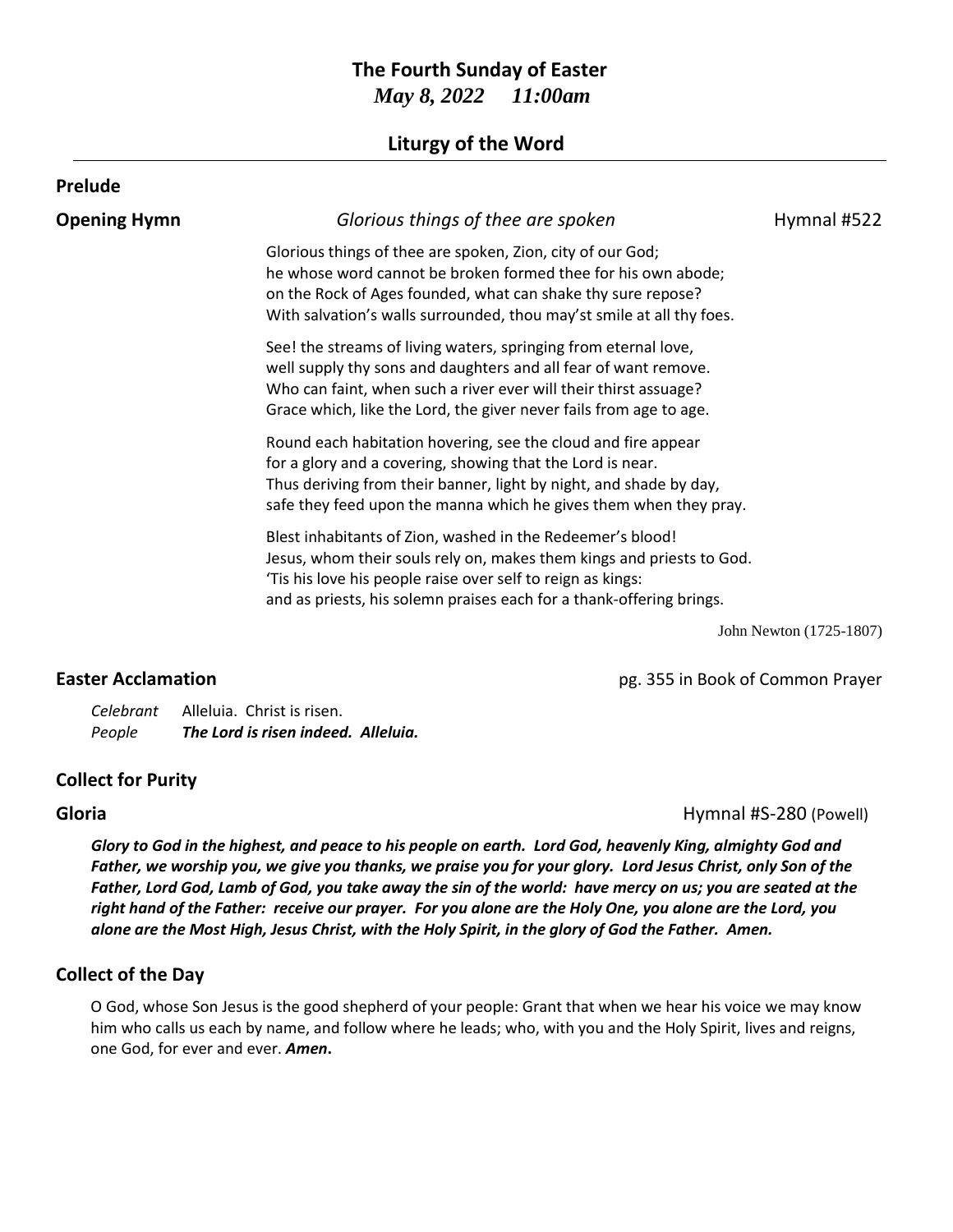## **The Lessons**

## **The First Reading:** *Acts 9:36-43*

<sup>36</sup>Now in Joppa there was a disciple whose name was Tabitha, which in Greek is Dorcas. She was devoted to good works and acts of charity. <sup>37</sup>At that time she became ill and died. When they had washed her, they laid her in a room upstairs. <sup>38</sup>Since Lydda was near Joppa, the disciples, who heard that Peter was there, sent two men to him with the request, "Please come to us without delay." <sup>39</sup>So Peter got up and went with them; and when he arrived, they took him to the room upstairs. All the widows stood beside him, weeping and showing tunics and other clothing that Dorcas had made while she was with them. <sup>40</sup>Peter put all of them outside, and then he knelt down and prayed. He turned to the body and said, "Tabitha, get up." Then she opened her eyes, and seeing Peter, she sat up. <sup>41</sup>He gave her his hand and helped her up. Then calling the saints and widows, he showed her to be alive. <sup>42</sup>This became known throughout Joppa, and many believed in the Lord. <sup>43</sup>Meanwhile he stayed in Joppa for some time with a certain Simon, a tanner.

## **The Psalm:** *Psalm 23*

*The LORD is my shepherd; \* I shall not be in want. He makes me lie down in green pastures \* and leads me beside still waters. He revives my soul \* and guides me along right pathways for his Name's sake. Though I walk through the valley of the shadow of death, I shall fear no evil; \* for you are with me; your rod and your staff, they comfort me. You spread a table before me in the presence of those who trouble me; \* you have anointed my head with oil, and my cup is running over. Surely your goodness and mercy shall follow me all the days of my life, \* and I will dwell in the house of the LORD for ever.*

## **The Second Reading:** *Revelation 7:9-17*

<sup>9</sup>I looked, and there was a great multitude that no one could count, from every nation, from all tribes and peoples and languages, standing before the throne and before the Lamb, robed in white, with palm branches in their hands. <sup>10</sup>They cried out in a loud voice, saying, "Salvation belongs to our God who is seated on the throne, and to the Lamb!" <sup>11</sup>And all the angels stood around the throne and around the elders and the four living creatures, and they fell on their faces before the throne and worshiped God, <sup>12</sup>singing, "Amen! Blessing and glory and wisdom and thanksgiving and honor and power and might be to our God forever and ever! Amen." <sup>13</sup>Then one of the elders addressed me, saying, "Who are these, robed in white, and where have they come from?" <sup>14</sup>I said to him, "Sir, you are the one that knows." Then he said to me, "These are they who have come out of the great ordeal; they have washed their robes and made them white in the blood of the Lamb. <sup>15</sup>For this reason they are before the throne of God, and worship him day and night within his temple, and the one who is seated on the throne will shelter them. <sup>16</sup>They will hunger no more, and thirst no more; the sun will not strike them, nor any scorching heat; <sup>17</sup>for the Lamb at the center of the throne will be their shepherd, and he will guide them to springs of the water of life, and God will wipe away every tear from their eyes."

**Alleluia** James Chepponis "Alleluia"

## **The Gospel** – *John 10:22-30*

<sup>22</sup>At that time the festival of the Dedication took place in Jerusalem. It was winter, <sup>23</sup>and Jesus was walking in the temple, in the portico of Solomon. <sup>24</sup>So the Jews gathered around him and said to him, "How long will you keep us in suspense? If you are the Messiah, tell us plainly." <sup>25</sup>Jesus answered, "I have told you, and you do not believe. The works that I do in my Father's name testify to me; <sup>26</sup>but you do not believe, because you do not belong to my sheep. <sup>27</sup>My sheep hear my voice. I know them, and they follow me. <sup>28</sup>I give them eternal life, and they will never perish. No one will snatch them out of my hand. <sup>29</sup>What my Father has given me is greater than all else, and no one can snatch it out of the Father's hand. <sup>30</sup>The Father and I are one."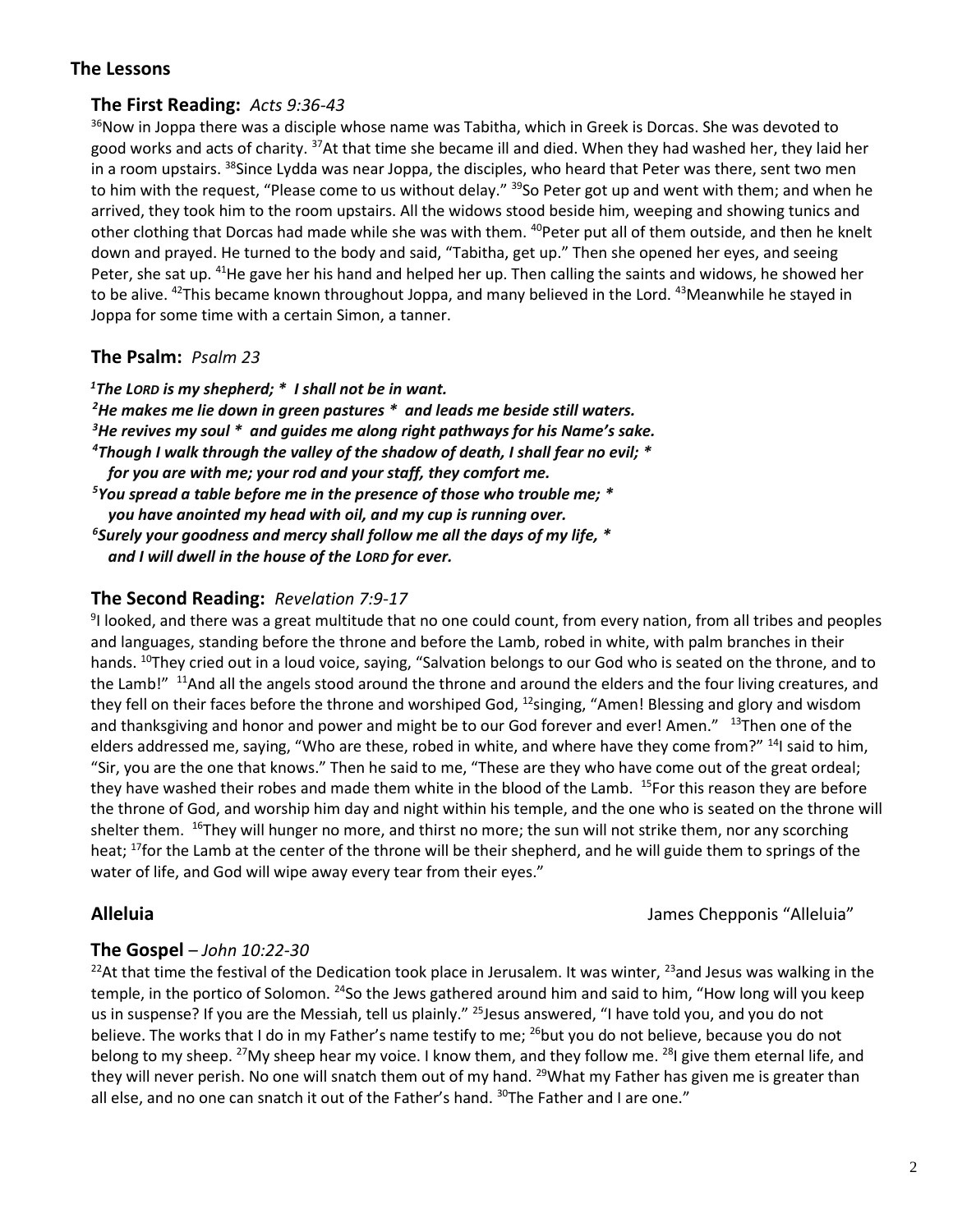# **Gospel Response/Alleluia**

## **The Sermon**

## **Nicene Creed**

## **Prayers of the People**

*All remain standing.*

*Presider or deacon*

In joy and hope let us pray to the Father saying, *Hear our prayer.*

# **The Peace**

# **HOLY COMMUNION**

| <b>Offertory Music</b>                                            |                                                                                                                                                                                                | <b>Beside the Still Waters</b>                                                                                                                                                |  | Andrea Ramsey                        |  |
|-------------------------------------------------------------------|------------------------------------------------------------------------------------------------------------------------------------------------------------------------------------------------|-------------------------------------------------------------------------------------------------------------------------------------------------------------------------------|--|--------------------------------------|--|
| <b>Offertory</b>                                                  |                                                                                                                                                                                                |                                                                                                                                                                               |  |                                      |  |
| People                                                            |                                                                                                                                                                                                | Celebrant All things come of thee, O Lord.<br>And of thine own have we given thee                                                                                             |  |                                      |  |
|                                                                   |                                                                                                                                                                                                | The Great Thanksgiving - Eucharistic Prayer A                                                                                                                                 |  | pg. 361 in the Book of Common Prayer |  |
| Celebrant<br>People<br>Celebrant<br>People<br>Celebrant<br>People | And also with you.<br>Lift up your hearts.                                                                                                                                                     | The Lord be with you.<br>We lift them to the Lord.<br>Let us give thanks to the Lord our God.<br>It is right to give him thanks and praise.                                   |  |                                      |  |
| Celebrant                                                         | It is right, and a good and joyful thing, always and everywhere to give thanks to you, Father<br>Almighty, Creator of heaven and earth.                                                        |                                                                                                                                                                               |  |                                      |  |
|                                                                   |                                                                                                                                                                                                | Therefore we praise you, joining our voices with Angels and Archangels and with all the company of<br>heaven, who for ever sing this hymn to proclaim the glory of your Name: |  |                                      |  |
| <b>Sanctus</b>                                                    | Holy, holy, holy Lord, God of power and might, heaven and earth are full of your glory.<br>Hosanna in the highest. Blessed is he who comes in the name of the Lord.<br>Hosanna in the highest. |                                                                                                                                                                               |  |                                      |  |
| Celebrant                                                         |                                                                                                                                                                                                | Holy and gracious Father                                                                                                                                                      |  |                                      |  |
|                                                                   |                                                                                                                                                                                                | Therefore we proclaim the mystery of faith:                                                                                                                                   |  |                                      |  |
|                                                                   |                                                                                                                                                                                                | Celebrant and People Christ has died. Christ is risen. Christ will come again.                                                                                                |  |                                      |  |
| Celebrant                                                         | We celebrate the memorial of our redemption                                                                                                                                                    |                                                                                                                                                                               |  |                                      |  |
|                                                                   |                                                                                                                                                                                                | Almighty Father, now and for ever. AMEN.                                                                                                                                      |  |                                      |  |
|                                                                   |                                                                                                                                                                                                | As our Savior Christ has taught us, we now pray,                                                                                                                              |  |                                      |  |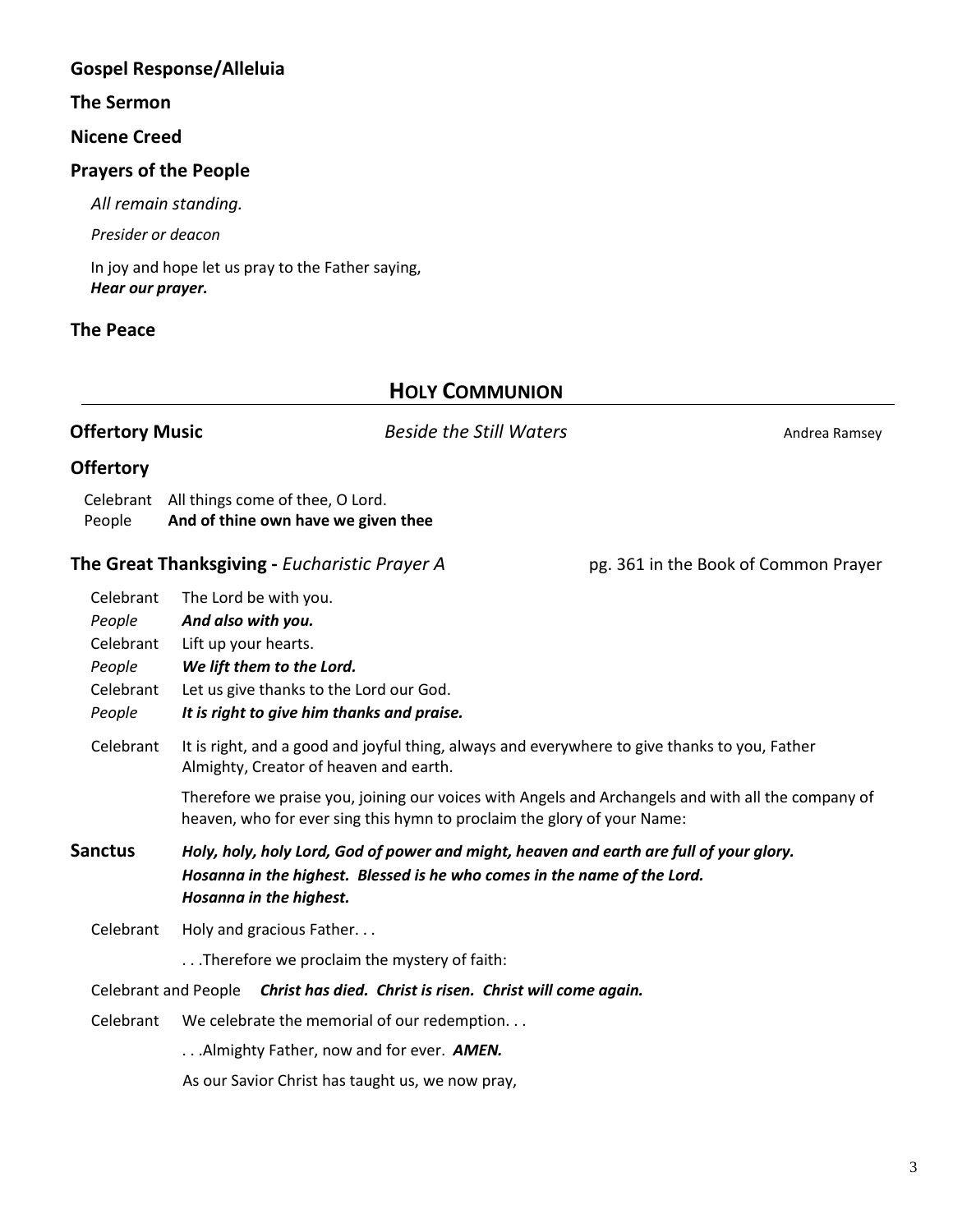## **The Lord's Prayer**

*Our Father, who art in heaven, hallowed be thy Name, thy kingdom come, thy will be done, on earth as it is in heaven. Give us this day our daily bread. And forgive us our trespasses, as we forgive those who trespass against us. And lead us not into temptation, but deliver us from evil. For thine is the kingdom and the power, and the glory, for ever and ever. Amen.*

## **The Breaking of the Bread**

*A period of silence is kept.*

## **Fraction Anthem** Hymnal #S-155

Alleluia, alleluia, alleluia. Christ our Passover is sacrificed for us; therefore let us keep the feast. Alleluia, alleluia, alleluia.

#### **Communion Music** *Holy God, we praise thy name* **Hymnal #366**

Part I - Holy God, we praise thy Name, Lord of all, we bow before thee; all on earth thy scepter claim, all in heaven above adore thee; infinite thy vast domain, everlasting is thy reign.

Hark, the loud celestial hymn angel choirs above are raising; cherubim and seraphim, in unceasing chorus praising, fill the heavens with sweet accord: holy, holy, holy Lord!

Lo, the apostolic train join, thy sacred Name to hallow; prophets swell the loud refrain, and the white-robed martyrs follow; and, from morn till set of sun, through the Church the song goes on.

Holy Father, holy Son, Holy Spirit, Three we name thee, while in essence only One, undivided God we claim thee; then, adoring, bend the knee and confess the mystery.

Part II - Christ, thou art our glorious King, Son of God enthroned in splendor; but deliverance to bring thou all honors didst surrender, and wast of a virgin born humbly on that blesséd morn.

Thou didst take the sting from death, Son of God, as Savior given; on the cross thy dying breath opened wide the realm of heaven. In the glory of that land thou art set at God's right hand.

## **Sending Forth**

## **Postcommunion Prayer**

*Eternal God, heavenly Father, you have graciously accepted us as living members of your Son our Savior Jesus Christ, and you have fed us with spiritual food in the Sacrament of his Body and Blood. Send us now into the world in peace, and grant us strength and courage to love and serve you with gladness and singleness of heart; through Christ our Lord. Amen.*

## **Easter Blessing**